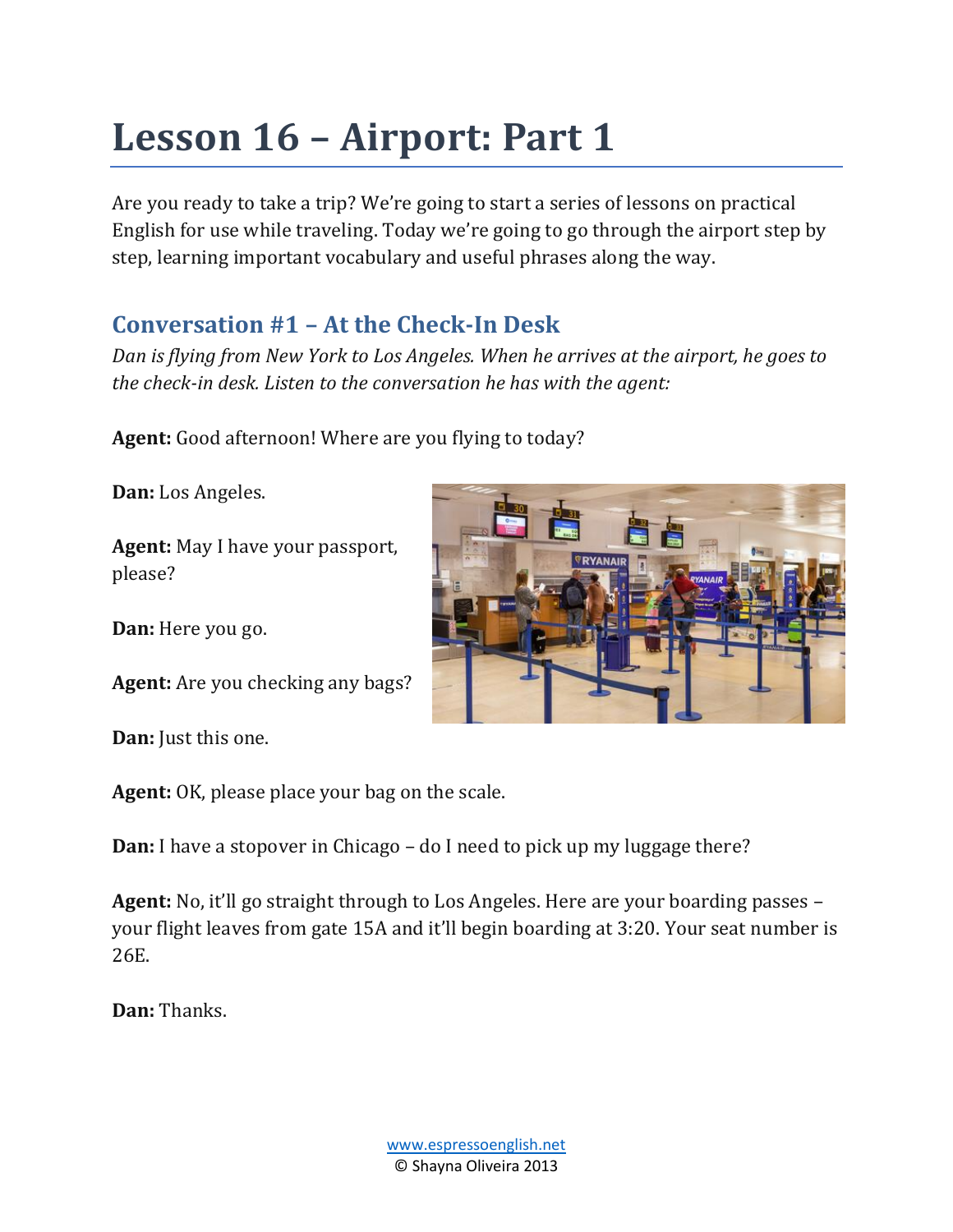## **Conversation Vocabulary and Phrases**

- Instead of **"Where are you flying today?"** the agent may ask **"What's your final destination?"** The answer will be the same!
- You can say **"Here you go"** anytime you give something to somebody
- To **check your bags** means to put them on the airplane inside the cargo compartment. The small bag you take with you on the airplane is called a **carry-on**. You need to put your carry-on bags through the X-ray machine at security.
- The **scale** is the equipment that tells you the weight of your luggage (45 kilograms, for example)
- A **stopover** or **layover** is when the airplane stops in a different city before continuing to the final destination
- If the agent says that your luggage will **go straight through**, it means it will go directly to the final destination (and you don't need to pick it up during your stopover)
- **Boarding passes** are the tickets that permit you to enter the airplane
- When a plane begins **boarding**, it means that the passengers start to enter the plane. Usually boarding time is 30-60 minutes before takeoff (when the plane leaves)

### **Other Questions & Phrases for the Airport**

- **"Excuse me, where is the American Airlines check-in desk?"**
- **"How many bags can I check?"**
- **"Will my luggage go straight through, or do I need to pick it up in [Chicago]?"**
- **"How much is the fee?"**

*If your bag is heavier than the weight limits, or if your bag is larger than the size limits, you may need to pay extra: an oversized baggage fee or overweight baggage fee (this can be \$75 to \$300). Some airlines in the United States also charge a fee for ALL checked bags (usually \$15 to \$30).*

- **"Please mark this bag as 'fragile.'"** *Say this if you have fragile or sensitive items in your bag that might break*
- **"Is the flight on time?"**

*The agent will respond either "Yes" if the flight is on time, or "There's a 20 minute delay" (for example) if the flight will leave later than expected.*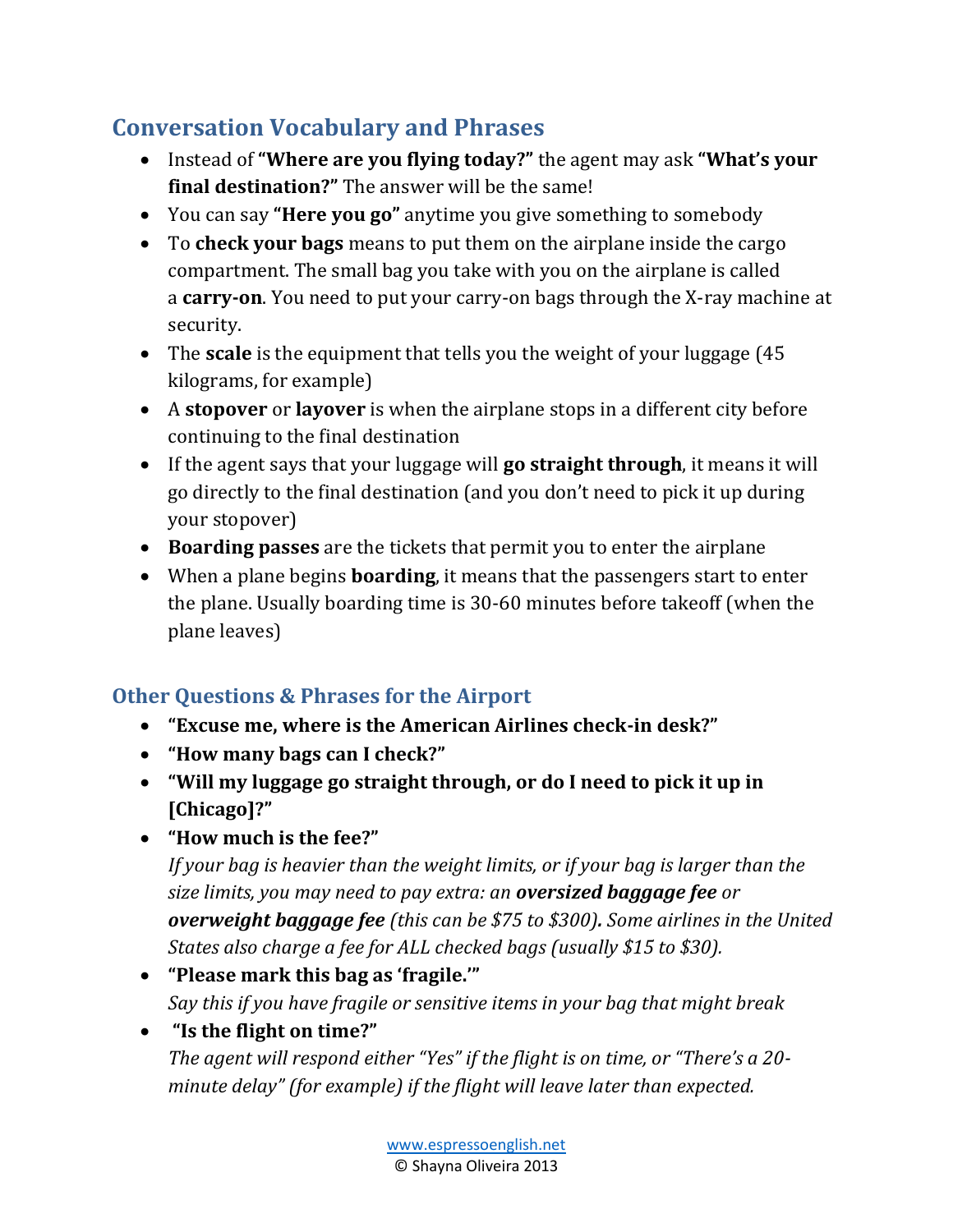#### **Extra questions in the U.S.**

On flights going to or inside the U.S., you might be asked some extra security questions before or during check-in. Here are some sample questions:

Answer **YES** to these questions:

- Did you pack your bags yourself?
- Has your luggage been in your possession at all times?
- Are you aware of the regulations regarding liquids in your carry-on? *(Liquids must be 100 mL or less, and stored in a single quart-sized clear plastic bag. [More information: TSA.gov](https://www.tsa.gov/travel/security-screening/liquids-rule)*)

Answer **NO** to these questions:

- Are you carrying any firearms or flammable materials?
- Have you left your luggage unattended at any time?
- Has anyone given you anything to carry on the flight?

### **Conversation #2 – Going through Security**

There are two pieces of equipment in security: you put your bags through the **X-ray machine,** and you walk through the **metal detector.** Some airports also use a **body scanner** for a more careful check.

The **X-ray machine** has a **conveyor belt** that moves your bags automatically through the machine. You can put small items like keys or money into plastic **bins.**

*In the picture below, the woman is walking through the metal detector. Her suitcase is on the conveyor belt after going through the X-ray machine.*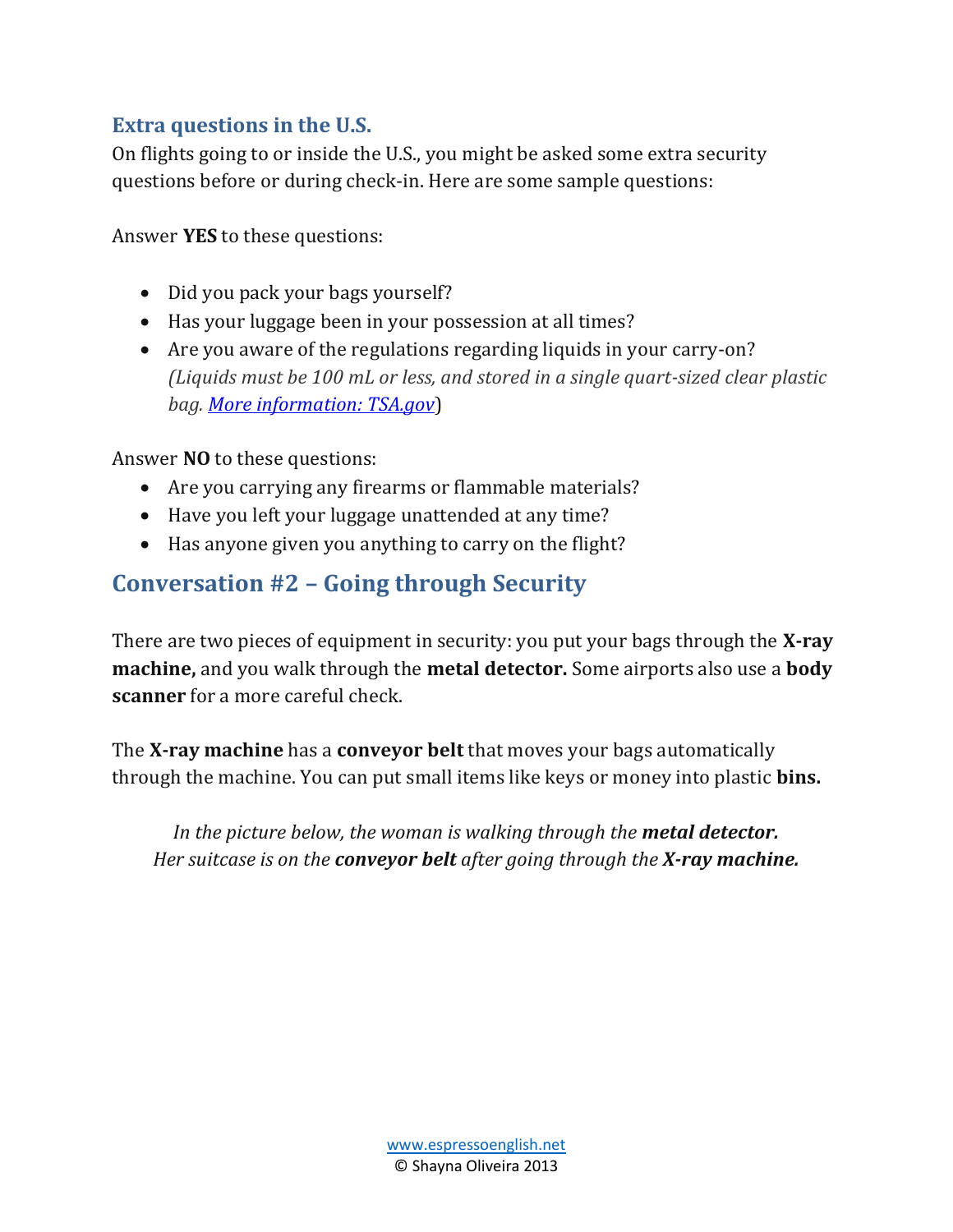

**Agent:** Please lay your bags flat on the conveyor belt, and use the bins for small objects.

**Dan:** Do I need to take my laptop out of the bag?

**Agent:** Yes, you do. Take off your hat and your shoes, too.

*(he walks through the metal detector)*

[BEEP BEEP BEEP BEEP]

**Agent:** Please step back. Do you have anything in your pockets – keys, cell phone, loose change?

**Dan:** I don't think so. Let me try taking off my belt.

**Agent:** Okay, come on through.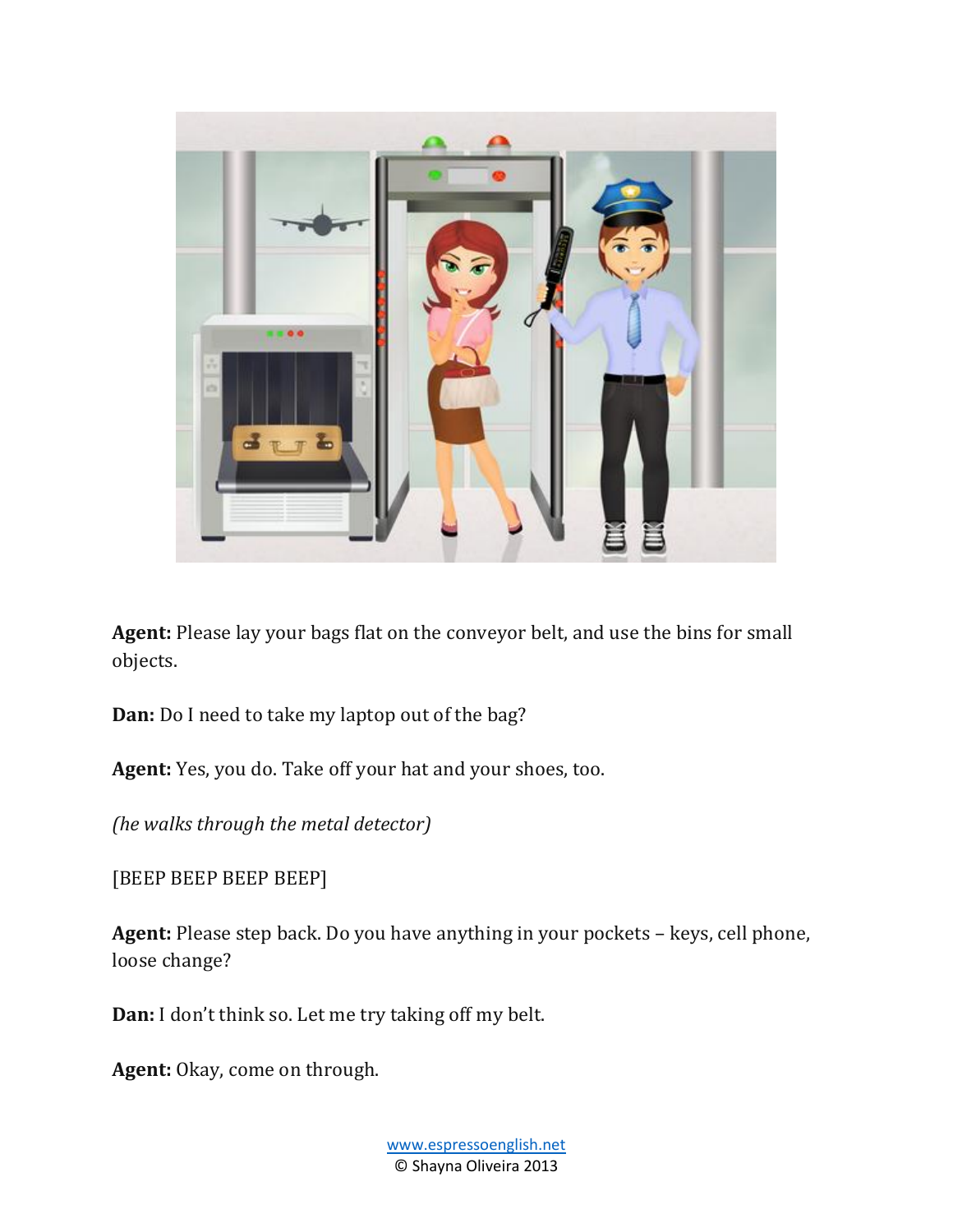#### *(he goes through the metal detector again)*

**Agent:** You're all set! Have a nice flight.

*The phrase "you're all set" is a common expression that means "you're finished and everything is OK."*

#### **Phrasal Verbs: SET OFF and GO OFF**

When the alarm sounds, we say "the alarm went off." To describe what *caused* the alarm to sound, we say "set off" – for example, "My keys set off the alarm" or "My keys set off the metal detector."

## **Announcements at the Gate**

Airports are divided into **terminals** (the major sections of the airport) and each terminal has many **gates.** The **gate** is the door you go through to enter the airplane. Here are a few announcements you might hear while you are at the gate, waiting for the plane to board.



- **"There has been a gate change."** *(this means the flight will leave from a different gate)*
- **"United Airlines flight 880 to Miami is now boarding."** *(this means it's time for passengers to enter the plane)*
- **"Please have your boarding pass and identification ready for boarding."**
- **"We would like to invite our first- and business-class passengers to board."**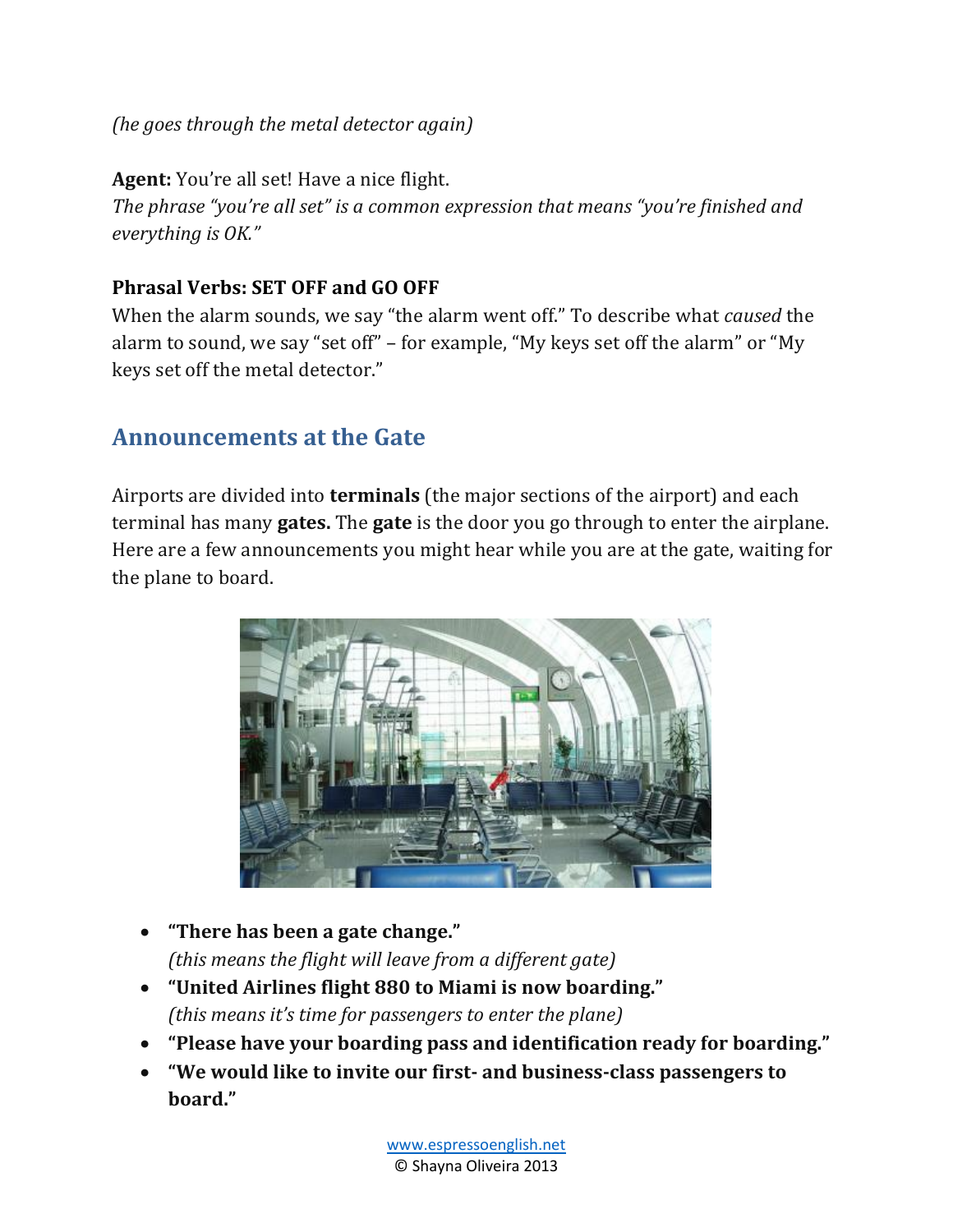- **"We are now inviting passengers with small children and any passengers requiring special assistance to begin boarding."**
- **"We would now like to invite all passengers to board."** *(this means everyone can enter the plane)*
- **"This is the final boarding call for United Airlines flight 880 to Miami."** *(this means it is the FINAL OPPORTUNITY to enter the plane before they close the doors)*
- **"Passenger John Smith, please proceed to the United Airlines desk at gate 12."**

### **Conversation #3: On the plane**

The people who work inside the airplane serving food and drinks are called **flight attendants.** Both men and women who have this job are called flight attendants. Listen to this conversation that Dan has with the flight attendant when dinner is served on the flight.

**Flight attendant:** Chicken or pasta?

**Dan:** Sorry?

**Flight attendant:** Would you like chicken or pasta?

**Dan:** I'll have the chicken.

**Flight attendant:** Anything to drink?

**Dan:** What kind of soda do you have?

**Flight attendant:** Coke, Diet Coke, Sprite, Orange, and Dr. Pepper.

**Dan:** A Diet Coke, no ice, please.

**Flight attendant:** Here you go.

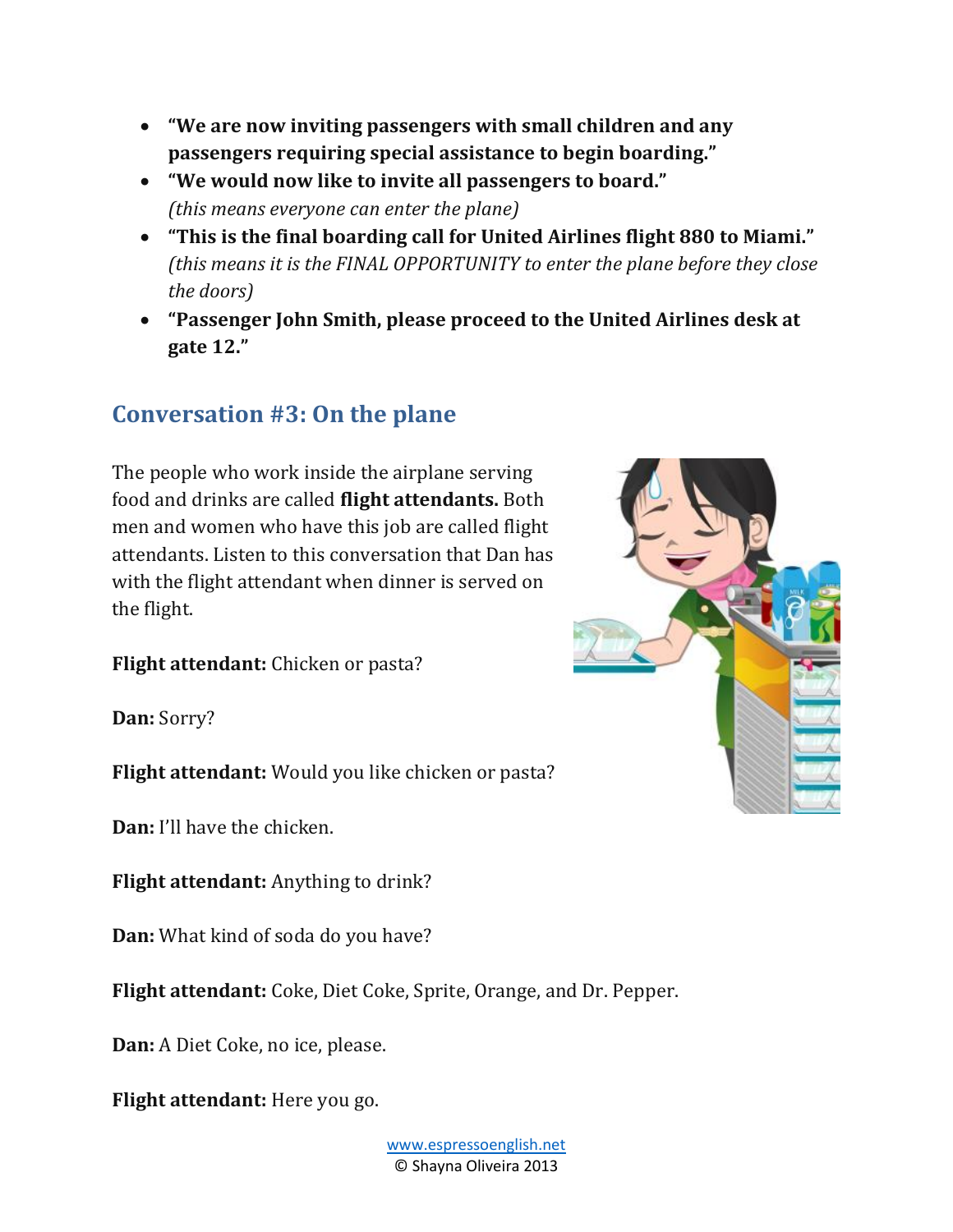**Dan:** Thanks.

## **Conversation Tips:**

If you didn't understand what the flight attendant said, you can say **Sorry?** or **Pardon?** to ask him or her to repeat it.

If you want to ask for something, you can use the phrase **"Can I have…?"** or **"Could I have…?"** Practice your pronunciation with these common requests:

- **"Can I have a pillow?"**
- **"Can I have a blanket?"**
- **"Can I have a pair of headphones/earbuds?"**
- **"Could I have some water/coffee/tea?"**
- **"Could I have some extra napkins?"**



Finally, if you need to stand up, but there is a person sitting between you and the aisle, you can say **Excuse me** and make a motion to start standing up. The person sitting next to you will understand and stand up to let you get out of your seat.

You've finished Lesson 16! Now take the quiz to test how well you remember the phrases. In tomorrow's lesson, you'll learn English phrases for arriving at the destination airport, going through immigration, and dealing with common travel problems.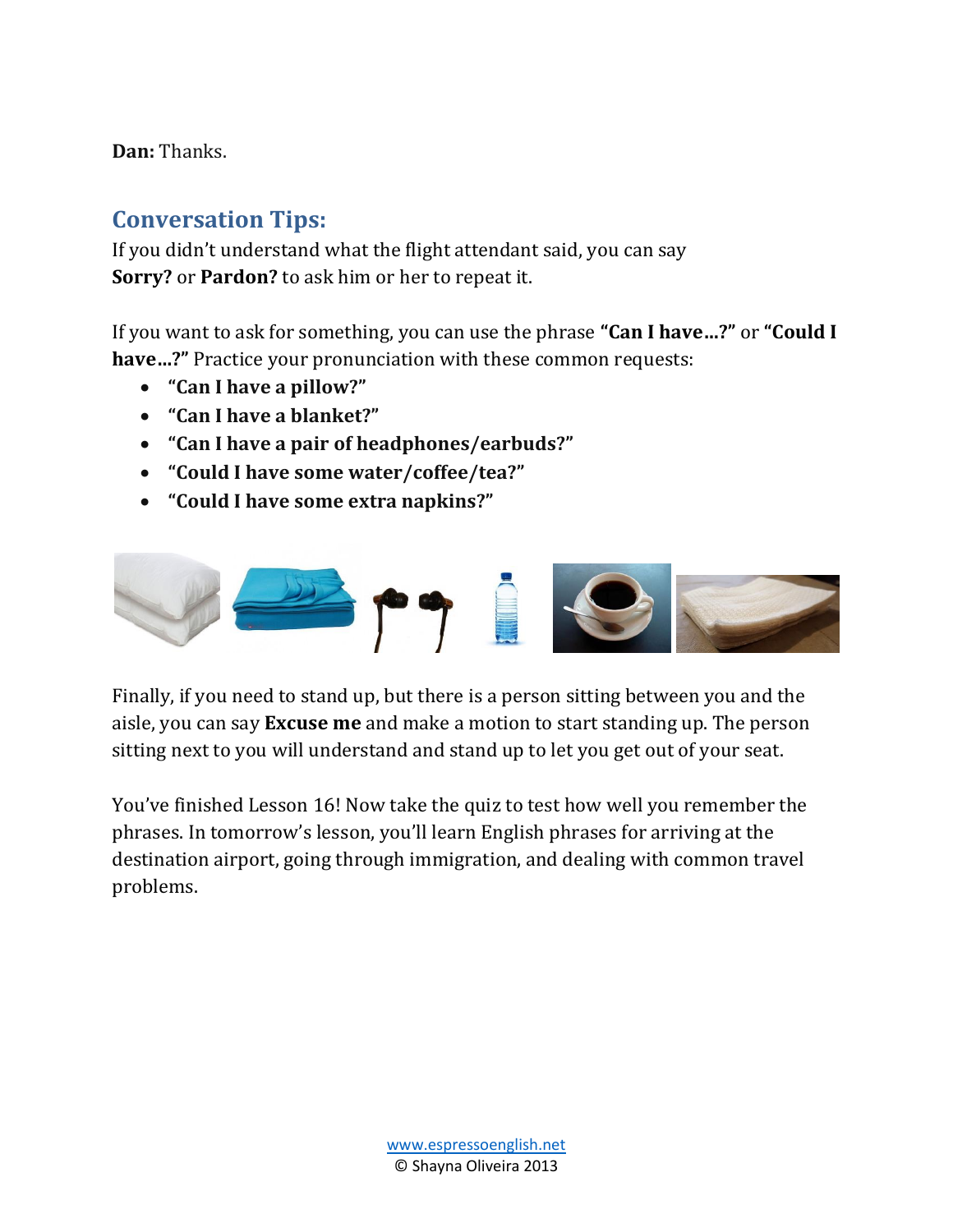## **Quiz – Lesson 16**

**1)** \_\_\_\_\_\_\_\_\_ I have a coffee with milk, please?

- A. Can
- B. Will
- C. Do

**2)** Excuse me, where is the Delta check-in \_\_\_\_\_\_\_\_\_\_?

- A. desk
- B. station
- C. table

**3)** I lost my \_\_\_\_\_\_\_\_\_\_ pass - can I get another one?

- A. traveling
- B. seating
- C. boarding

**4)** I have a \_\_\_\_\_\_\_\_ in Paris on the way to Israel.

- A. stayover
- B. stopover
- C. layoff

**5)** \_\_\_\_\_ have the pasta, please.

- A. I'll
- B. I'm
- C. I'd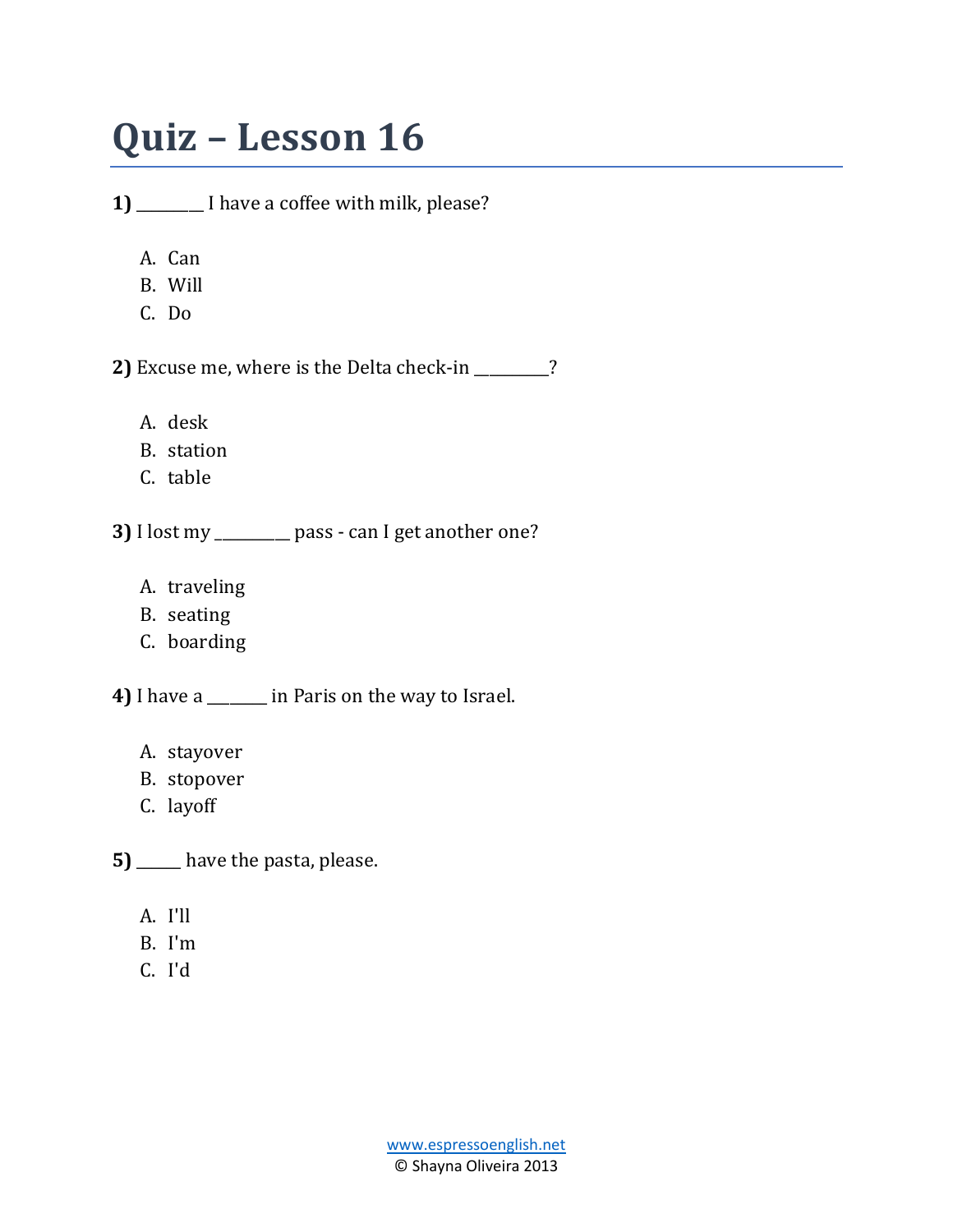**6)** You need to \_\_\_\_\_\_\_\_ up your bag in Charlotte.

A. take

- B. pick
- C. get

**7)** A \_\_\_\_\_\_\_\_\_\_ coffee, please.

- A. regular
- B. standard
- C. normal

**8)** The metal in my belt \_\_\_\_\_\_\_\_\_ the alarm.

- A. set off
- B. took off
- C. went off

**9)** Do I \_\_\_\_\_\_\_\_\_\_ to take off my shoes?

- A. want
- B. need
- C. should

**10)** Is the flight on \_\_\_\_\_\_\_\_\_\_?

- A. hour
- B. schedule
- C. departure

**11)** There's a half-hour \_\_\_\_\_\_\_\_\_\_.

- A. depart
- B. delay
- C. late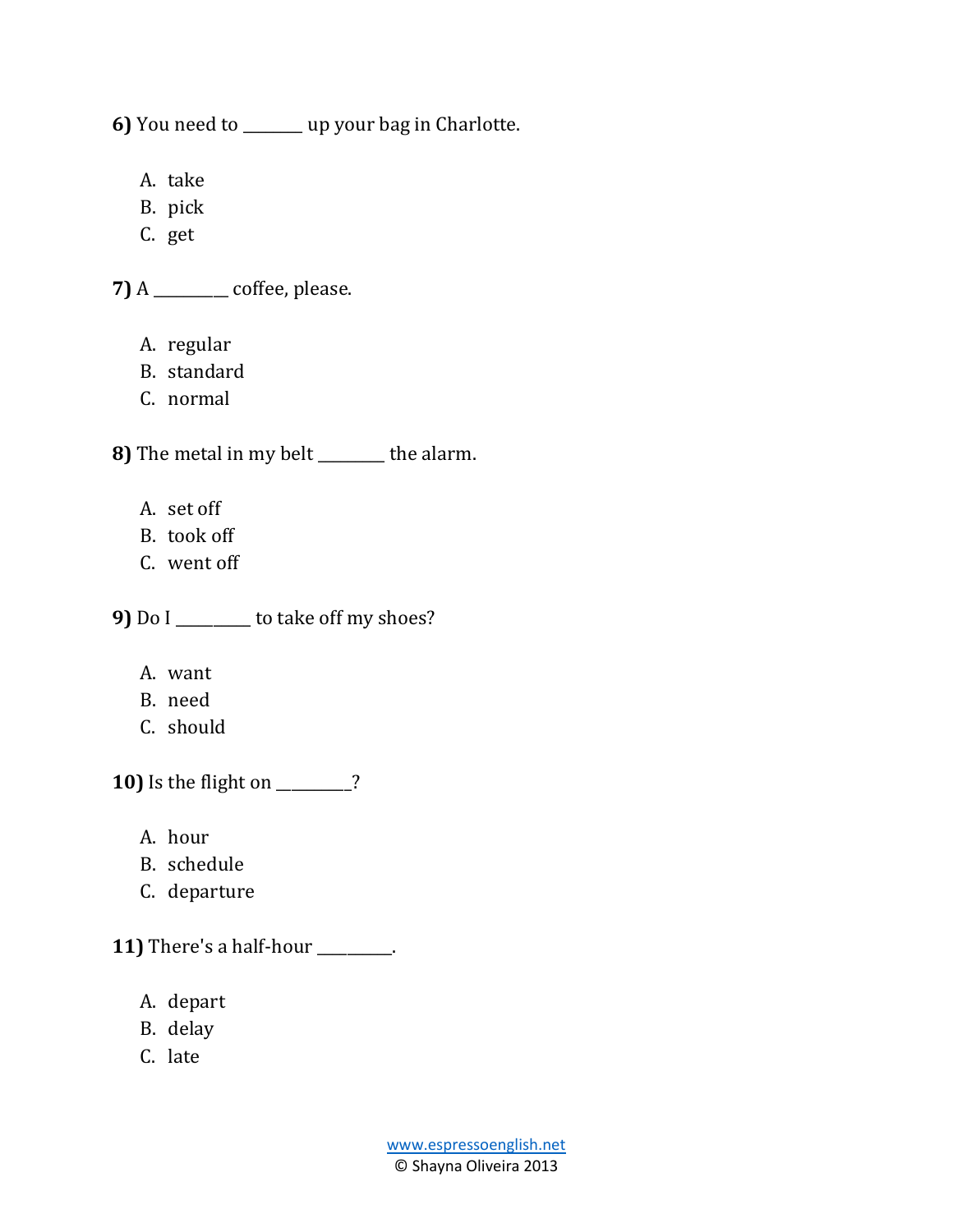**12)** What \_\_\_\_\_\_\_ of juices do you have?

- A. can
- B. kind
- C. mark

**13)** How much is the oversized luggage \_\_\_\_\_\_\_\_?

- A. fee
- B. tax
- C. bill

**14)** What's my \_\_\_\_\_\_\_\_ number?

- A. chair
- B. seat
- C. sit

**15)** Will my luggage go straight \_\_\_\_\_\_\_\_\_\_ to New York?

- A. away
- B. through
- C. out